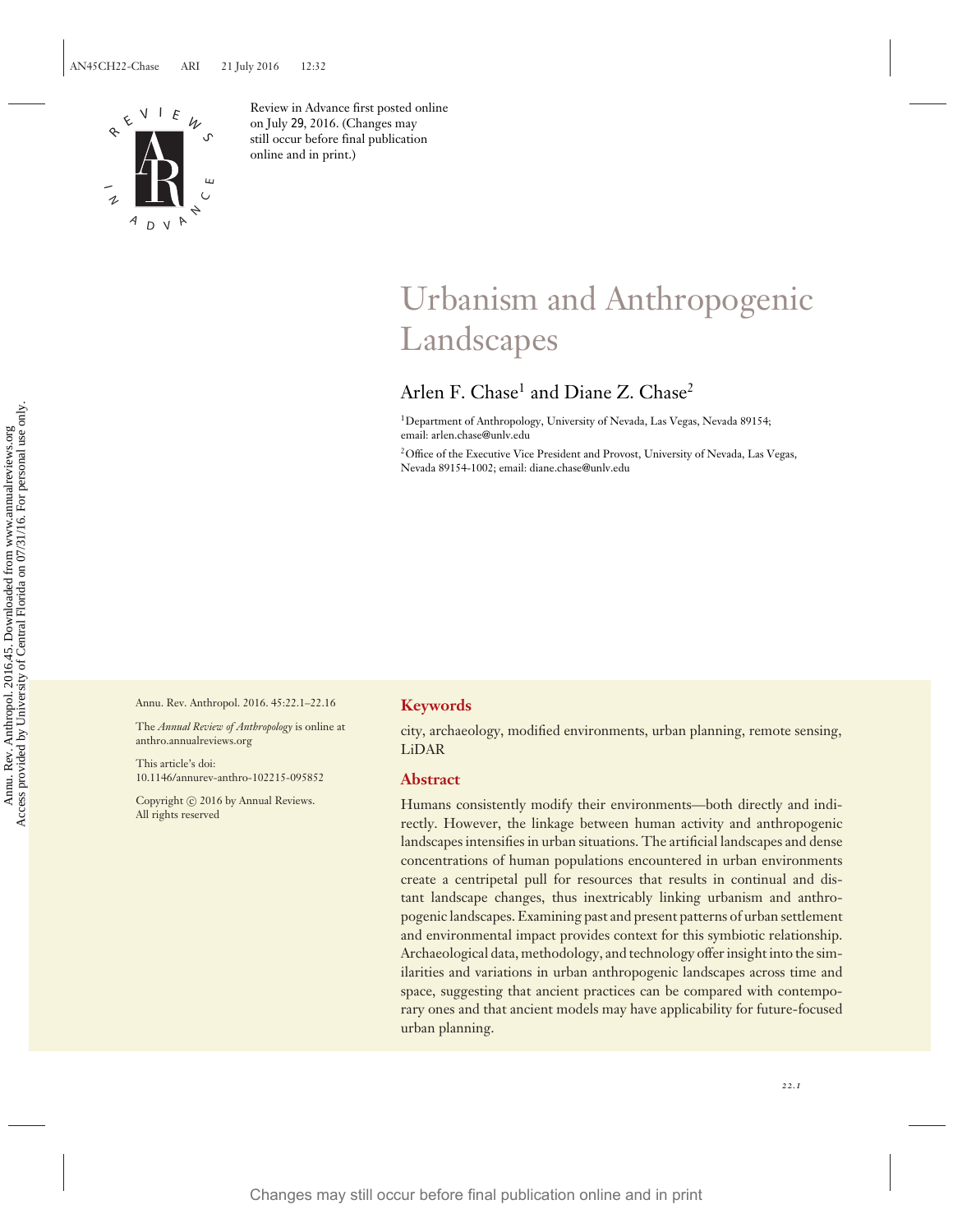# **INTRODUCTION**

Writings on urbanism and anthropogenic landscapes usu ally treat these two topics separately rather than together. Yet, urbanism and anthropogenic landscapes are inextricably linked. Urban settings are, by definition, anthropogenic or "human made." In addition, the services and resources that are consumed by urban occupants result in anthropogenic landscapes within and at some distance from cities. Both urbanism and anthropogenic landscapes are long-studied in the archaeological record. Urbanism can be traced some 6,000 years into the past. Anthropogenic landscapes are substantially older, having been created early in human existence but becoming pronounced with the onset of the Neolithic Revolution some 10,000 years ago (Ruddiman 2013).

Humans have a long history of modifying their environment and creating numerous humanaltered landscapes. Although urban settlements themselves are a form of anthropogenic landscape, so too are the landscape modifications that are necessary for subsistence needs (Hakansson & Widgren 2014, Thurston & Fisher 2007). Humans transform the environment in both intended and unintended ways, as documented from at least as early as the first use of tools. For example, lithic production carried out over the past 500,000 years in the Central Sahara of Libya created a dense debris scatter that resulted in a massive anthropogenic landscape covering some 15,000 square kilometers (Foley & Lahr 2015, p. 4). Thus, although anthropogenic landscapes were established early in human history, the scale of anthropogenic transformation of landscapes increased in conjunction with growth in size, population density, and longevity of full-time settlement. Few landscapes are as anthropogenically transformed as urban environments. Changes may still occur before final publication online and in print Annual publication on the state of the state of the state of the state of the state of the state of the state of the state of the state of the state of

Within this review, we focus first on defining anthropogenic landscapes and then on exploring the concept of urbanism and the variation in its past forms. Next, we consider the relationships that existed between urbanism and archaeological landscapes. Finally, we situate our discussion within the present by looking at what we can learn from past urbanism and landscape use. We argue that urban theory that has been developed for contemporary landscapes (Sorensen & Okata 2010) can also prove useful in conceptualizing and contextualizing ancient ones and, correspondingly, that ancient urbanism and anthropogenic landscapes can be of interest in contemporary contexts.

Particularly important in this consideration are the impacts that evolving forms of remote sensing (Comer & Harrower 2013, Opitz & Cowley 2013) have had in permitting the recognition and definition of ancient anthropogenic landscapes across the globe, including within Amazonia (Carson et al. 2014, Heckenberger et al. 2008), Mesoamerica (A.F. Chase et al. 2011, 2014b), and Southeast Asia (Evans et al. 2013, Fletcher 2012). The ancient landscape modification documented by remote sensing further emphasizes not only the massive scale of human landscape alteration worldwide, but also that the traditional compact city is but one outcome of the urban process.

#### **ANTHROPOGENIC LANDSCAPES**

Excluding ice-covered areas, at least 75% of the world's landscapes exhibit anthropogenic impacts, and 50% of the world's landscapes have been transformed by humans sometime between 0 and 1000 BCE (Ellis 2011, p. 1025). People and their cities were major contributors to these transitions.

In contrast with the wide-ranging and sometimes controversial definitions that exist for cities and urbanism (for summaries, see Storey 2006a, Marcus & Sabloff 2008b), landscapes are more likely to be descriptively categorized; thus, there are urban landscapes, rural landscapes, social landscapes, economic landscapes, and ritual landscapes (David & Thomas 2008, M.L. Smith 2014), as well as resilient and vulnerable landscapes (Chase & Scarborough 2014). Here, we consider landscapes to be either natural or anthropogenic; however, historical ecology demonstrates that even in this simple dichotomy, there are gray areas (Balee 2006, Szabo et al. 2010).

*22.2 Chase* · *Chase*

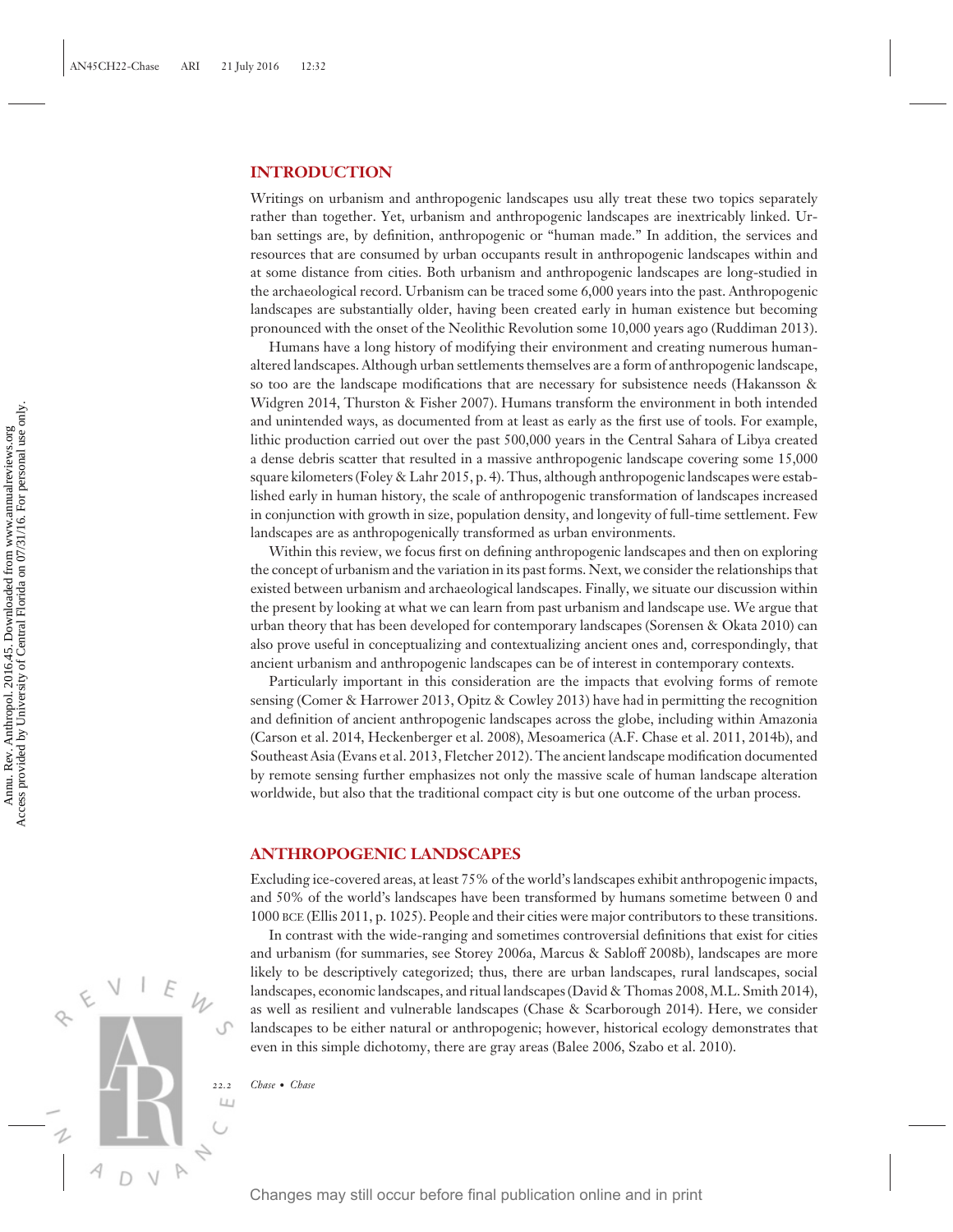Most considerations of anthropogenic landscapes focus on two factors: human settlements and subsistence activities. Thus typologies of contemporary anthropogenic landscapes additionally distinguish between urban residential landscapes; urban, nonresidential landscapes; suburban landscapes; developed villages; agricultural villages; pastoral villages; extensive industrial agriculture; plantation agriculture; shifting cultivation; extensive pastoral landscapes; and intensive nonresidential disturbance of landscapes (Ellis et al. 2006). Yet, given what we know about the past through archaeological research, most classifications are too rigid to accommodate all anthropogenic transformations. Even the simple burning of foliage that covers a landscape can cause multiple dimensions of environmental change to occur (Bowman et al. 2011). Human procurement of needed resources can also drastically alter a landscape (Hooke et al. 2012, Tilman & Lehman 2001), as happened in central Europe when mining activities resulted in a landscape of lakes where few had existed before ( Jaruchiewicz 2014). In the contemporary world, China builds islands in the South China Sea for military and territorial reasons, while Dubai in the United Arab Emirates creates islands in the shape of palm trees for elaborate residential occupation. The scale of landscape change in long-occupied areas is often not fully recognized and is difficult to measure (Csorba & Szabo 2009), but it is evident that a significant volume of artificial ground has also been created in most parts of the world through both intentional and unintentional processes—in both the past and the present.

Not only are soils and stone excavated, moved, and redeposited for a variety of constructionrelated purposes, but industry and mining also result in by-products (such as slag) that create other landscapes or are incorporated into landscape fills. Extensive deposits of sediments may be either purposeful or incidental and result from any manner of human-caused disturbance to the landscape, including "vegetation clearance, logging, agriculture, mining, grazing, or urbanization"; the sediments produced as a result of these activities are now being referred to as "legacy sediments" ( James 2013, p. 16). Many of these sediments and dense fills underlay our modern cities. Price and his colleagues (2011, p. 1064) note that 10 meters of artificial ground may be found in Manchester and Salford in northwest England and that, even in areas that were not industrial, significant artificial land occurs, noting that 8 meters of occupation fill underlays the heritage city of York in northeast England. Soils are also excavated, enriched, and then redeposited on a large scale (e.g., Certini & Scalenghe 2011, Richter 2007). Examine to the state of point of the state of publication of the state of the state of the state of the state of the state of the state of the state of the state of the state of the state of the state of the state of the

A symbiotic relationship exists between cities and anthropogenic landscapes. Cities house concentrations of people who consume food, potable water, and various resources or commodities. Archaeological studies show that as population density increases, so too does the overall productivity of the economy. As such, urbanization is correlated with heightened economic development (Glaeser 2011, p. 592), while concomitantly being responsible for "the degradation of local and regional environments, threatening basic ecosystem services and global biodiversity" (Redman & Jones 2005, p. 505). At the same time, urban populations produced various forms of waste that were recycled as construction materials, integrated into fields as fertilizers, or placed outside urban limits within the landscape (Church 2012, Enger 2004, Zimring & Rathje 2012). Thus, interdependent systems developed to facilitate the acquisition and movement of these items and to provide the necessary services to the populace (e.g., Stanley et al. 2015).

Both urbanism and anthropogenic landscapes may be considered within the constructs of historical ecology (Balee 2006). Changes to the environment that correlate with anthropogenic landscapes have long-term impacts that may or may not be recognized or expected; deforestation changes temperature (e.g., Bala et al. 2007); cultivation impacts species constitution (e.g., Hightower et al. 2014); terracing modifies water flow and retention (e.g., Chase & Weishampel 2016). Thus, urbanism and anthropogenic landscapes are closely interconnected in a symbiotic relationship. It is also useful to consider, apart from the anthropogenic landscape of the city itself,

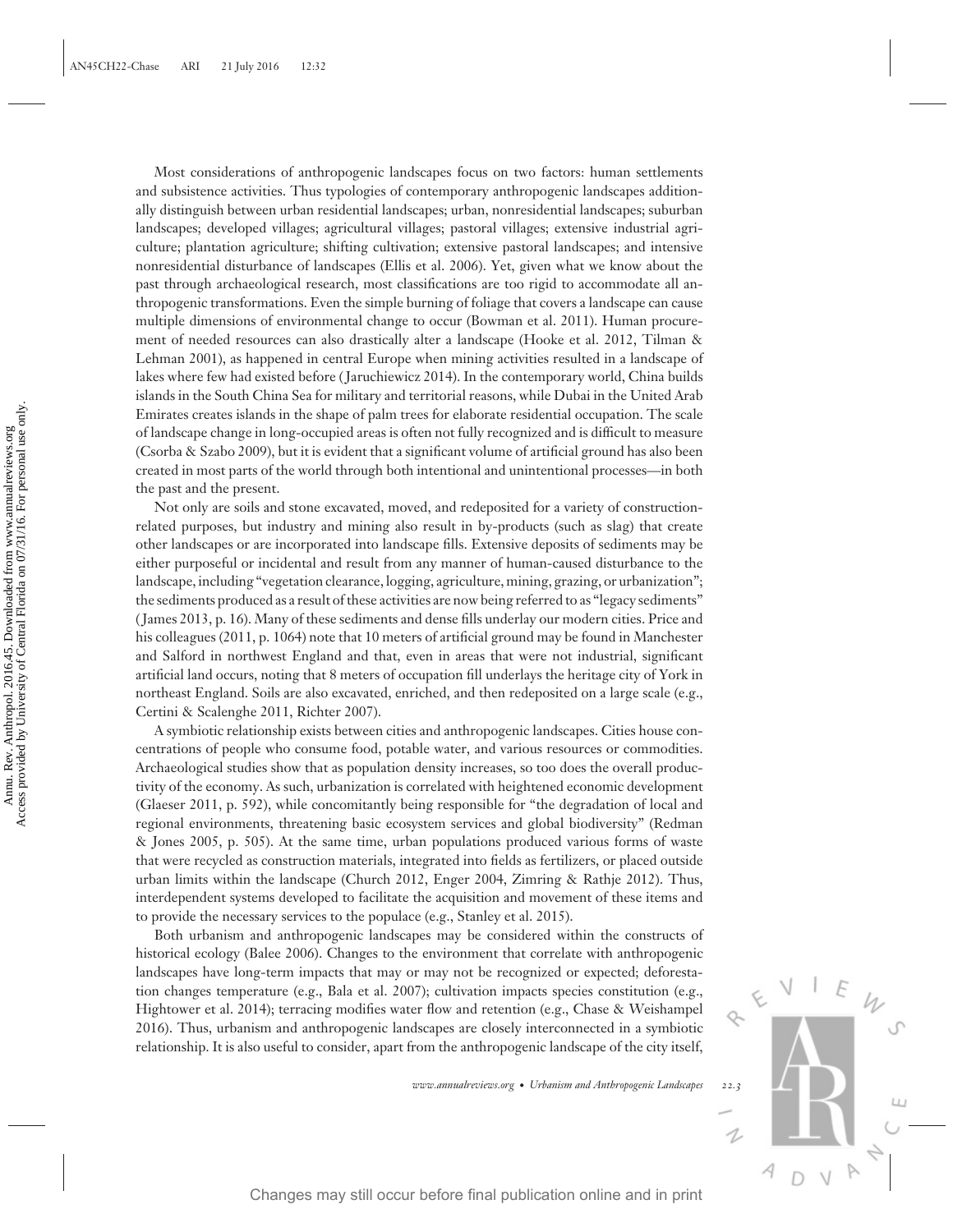the spatial relationships between settlements and subsistence activities as well as how subsistence needs impact local ecology (Hakansson & Widgren 2014, Szabo et al. 2010). In some cases, the subsistence and urban landscapes are separated, and in other cases, they are conjoined. Perceptions of the extent to which cities and subsistence systems are or are not colocated also impact our views of the urban process and of the scale and density of urban environments.

#### **GENERAL CONSIDERATIONS OF URBANISM**

Although urbanism has been explored in a multitude of disciplines and from a wide variety of perspectives, formal definitions of urbanism are far from uniform (Marcus & Sabloff 2008a, Smith 2003, Storey 2006b, Trigger 2003), and the degree to which modern and ancient forms can or should be compared is controversial. Sjoberg (1960) identified the existence of preindustrial urbanism as somewhat distinct from later forms, but he did not fully explore variations in ancient urban adaptations that we can now identify in the archaeological record. Some researchers suggest that there are substantial parallels to be drawn between ancient and modern urban developments and note that archaeological cases may help explain contemporary situations (Smith 2003, p. 4). One area where ancient examples may provide additional contextual value is in the degree to which surrounding landscapes are integrated into the urban areas themselves. Archaeological examples, like contemporary ones, indicate that the distinctions between urban and suburban, core and periphery, or city and hinterland spaces are often not clear-cut and that these landscapes may be intertwined (Storey 2006a, p. 21). Likewise, past walking cities with integrated green spaces (Speck 2012) could provide alternative models for contemporary urban planning and development.

Identifying and characterizing cities and urbanism have long been topics of interest, considered by Greek scholars such as Aristotle and Renaissance architects such as Alberti (Kostof 1991, pp. 69– 70), as well as urban planners, historians, sociologists, anthropologists, and archaeologists (e.g., Childe 1950, Jacobs 1969, Mumford 1961, Redfield 1941). Even though current research has moved beyond trait lists and simple dichotomies or evolutionary forms, there remains no absolute and universal definition of urbanism or cities. Cities have been characterized both specifically and more abstractly, as in Park's (1925, p. 1) description of cities as, among other things, "a state of mind." Although absolute metrics for urbanism are controversial, some general characteristics are widely recognized: large, dense, and heterogeneous populations. Fletcher (1995) suggests that there were three major developmental transitions in the evolution of urbanism: sedentary villages covering 1–2 hectares of land, agrarian villages at greater than 100 hectares of land, and industrial cities integrating greater than 100 square kilometers of land. Other researchers use population size to establish that urbanism exists. Storey (2006b, p. 22), for example, reviews research and suggests that populations of 5,000–10,000 or more are urban (see also Marcus & Sabloff 2008b for additional summary information). However, there is no universal agreement on the population numbers or densities that define either cities or urbanism. Changes may still occur before final publication on the state and in the state of the state of the state of the state of the state of the state of the state of the state of the state of the state of the state of the state

In much of the world, urbanism and landscape modification were propelled and sustained by road systems that fostered both transportation and communication. There is a well-known relationship between roads and positive urban growth and development (Batten 1998, Hanson & Guiliano 2004). Roads facilitate transportation within and to urban areas. In addition to permitting people to travel more easily both to and within a city, roads also facilitated the transport of internal and external provisions and resources in and about urban areas. Roads also serve to enhance communication by easing travel time. Roads not only alter an environment through their simple construction, but also may serve as catalysts for the construction of buildings and houses along these communication routes as well as the exploitation of the immediate landscape for agriculture

*22.4 Chase* · *Chase*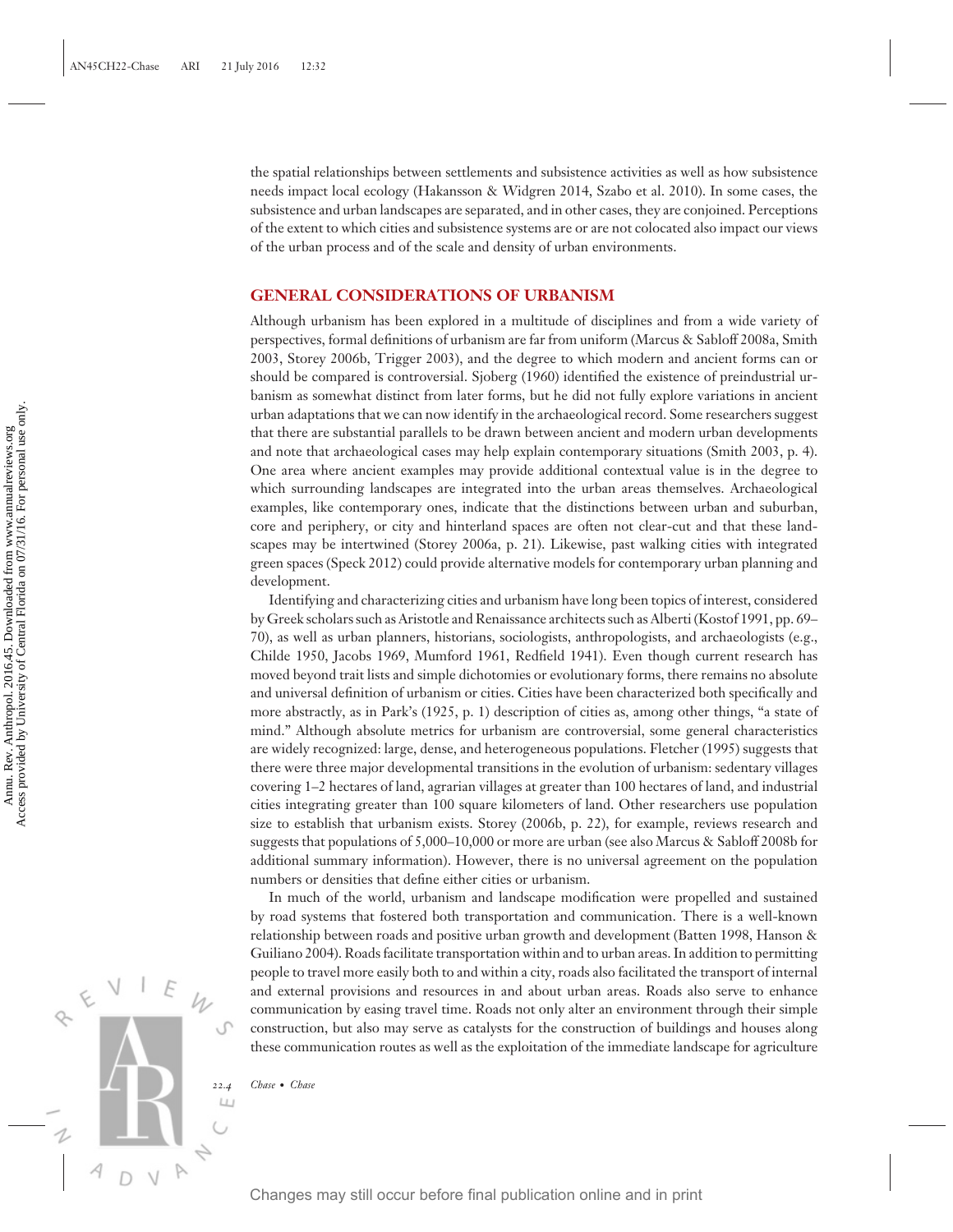and resource acquisition (e.g., Verbeek et al. 2014). Thus, the areas adjacent to roads are more likely to see manipulated landscapes and resource exploitation.

Mode of transportation is also important in considering both the form and the scale of urban space. Researchers have suggested that cities, whether ancient or modern, where walking is the primary mode of transportation are more heterogeneous than nonwalking cities (Storey 2006a, pp. 9–10; see also Rothschild 2006). Describing historic cities such as New York or Rome that began as walking cities, for example, Storey noted that families with different occupations and varying wealth initially lived together in the same walking neighborhoods but that changes in transportation during the nineteenth century led to a greater separation of home and work for upper- and middle-class families and was a prime factor in reducing the heterogeneity in urban neighborhoods. Different kinds of transportation also condition urban scale and growth. For example, Garreau's (1991) modern-edge cities—in which nodes of administrative, office, and commercial space are distributed over the landscape—were defined for situations with automobile transportation and are usually established at a set distance from an initial city center (e.g., two rings for Boston, one at ∼10 miles and one at ∼20 miles from the city center). Such edge cities can be seen in antiquity, but at a different scale that is consistent for walking. For instance, public nodes are embedded in the landscape at an average of 3–5 kilometers from the city center and connected to a dendritic road system at the ancient city of Caracol, Belize (Chase & Chase 2014a).

A variety of typologies are used to characterize urban anthropogenic landscapes. Monica Smith identifies (2003, pp. 12–13) three types of cities: ports, cities before states, and cities between largescale territorial expansion. Fox (1977) provides a typology of cities, defining them in relation to polity: regal-ritual, administrative, mercantile, colonial, and industrial. Cities can also take many different spatial forms: orthogonal and gridded, star-shaped, and/or concentric (Doxiadis 1968, M.E. Smith 2007). Planned symbolism for urban spaces has also been argued (e.g., Rykwert 1976). However, few cities were static. As Kostof (1991, p. 13) notes, cities change over time through what is called "urban process." Most urban places combine both "premeditated and spontaneous segments, variously interlocked or juxtaposed" (Kostof 1991, p. 47). Thus, conceptualizing cities as completely planned versus unplanned creates a false dichotomy, and assuming functional correlates of form may be ill-advised (M.E. Smith 2007). M.E. Smith (2007, p. 21) notes that while orthogonal layouts may provide an indication of central planning, nonorthogonal cities may also have had strong centralized political control—or, following Burchell et al. (1991), "governmentality." Interest in urban form and urban planning is also well established (Doxiadis 1968, M.E. Smith 2007). Some modern cities, such as Paris, France (Saalman 1971), and Washington, D.C. (Reps 1965), were highly planned landscapes. Other cities were not highly preplanned and, at least in the Mesoamerican case, have been described as "incidental urbanism" (Hirth 2008), although even in this case there is intentionality of development over time. As conceived in Western Europe, urbanism was associated with compact and densely settled cities. However, many of today's cities have engulfed the broader landscape, constituting huge settlements sometimes referred to as mega-cities (Sorensen & Okata 2010). We are now realizing that ancient cities could similarly cover large landscapes, including those located in tropical regions (A.F. Chase et al. 2011; Evans et al. 2007, 2013). Certain of these ancient cities also incorporated agricultural practices into the urban environment. Thus, the distinctions between urban and rural have become blurred, and new terminology has been developed in an attempt to describe such settlements (e.g., low-density urbanism; Fletcher 1995). The state of the controlline online to the state of the state of the state in the state of the state of the state in the state of the state in the state in the state in the state in the state in the state in the state in

Urban landscapes profoundly impact human lifeways. However, as Gulick (1989, pp. xv-vi) points out, urban life is more varied than the dichotomous and largely negative views of the early twentieth century. Just as there is no single city type, there is no one single urban experience (Gulick 1989, pp. xv–vi). We know that ancient urban populations, like contemporary ones,

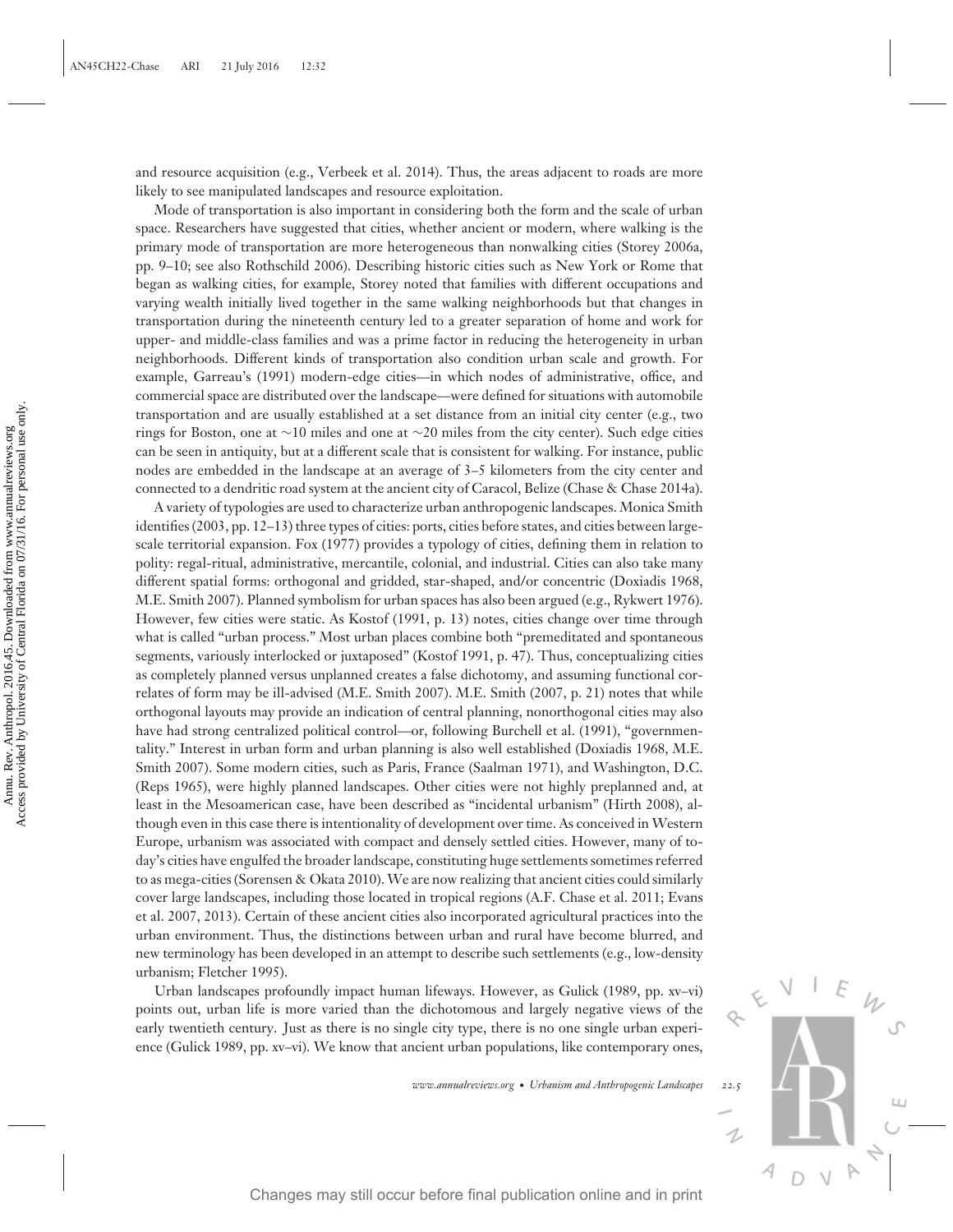moved about extensively (e.g., Price et al. 2002, 2008). From archaeology, we also can begin to assess perceptions of health within the city. Mortality rates, for example, were likely artificially high because of migrants to cities rather than because of the quality of life (Storey 2006a, p. 6). Nevertheless, lifeways were shaped by urban spaces.

Kostof (1991, p. 37) suggested that not only density but also "energized crowding" is characteristic of cities. Taking this notion of crowding one step further, research on anthropogenic landscapes can focus on the nonresidential urban locations—plazas, markets, parks—where crowding takes place (e.g., King 2015). While most researchers recognize the utility of using archaeology to contextualize urbanism, less scholarly effort has been made to archaeologically study contemporary urban landscapes (although see Carballo & Fortenberry 2015). Although it is a relatively new area of focus, the use of archaeological techniques to study the contemporary world is an area of future promise (Graves-Brown et al. 2013, Harrison & Schofield 2009). Archaeological methods clearly have much to offer in the analysis and description of contemporary near-past situations, whether dealing with studies of waste (Reno 2013), ephemeral activities (White 2013), or the significance of heritage, myth, and livability in urban environments (Wilkie 2013). Yet another area that was little explored in research is the role of human sensory engagement with the environment and the means by which the study of all five senses, and not just vision, can help shape our understanding of lived experience (e.g., Hamilakis 2013, Skeates 2008). Sometimes now called "sensual cultural studies," these efforts incorporate multiple approaches (e.g., formal, contextual, and cross-cultural), and attempts are currently under way to establish "a more clearly defined and rigorous social-science-based methodology" (Skeates 2008, p. 208). This latter kind of a sensory, phenomenological approach to the past has the potential to impact the planning of contemporary urban spaces, making them more user-friendly.

# **ARCHAEOLOGICAL LANDSCAPES AND URBANISM**

Archaeological research on the relationship between humans and their environments was framed initially through the lens of settlement archaeology, which attempted to define and understand the patterned behaviors in past human use of a given landscape (Chang 1968, Willey 1953). Although this approach did not formally incorporate nature in an explicitly interactive or causal way, researchers assumed that the relationship existed, and the focus on settlement patterns has been referred to as perhaps the most important advance made in archaeology in the twentieth century (Sabloff & Ashmore 2001, p. 14). The subsequent formal recognition of the significance of the interplay between humans and their environments led to a reconceptualization of settlement archaeology as landscape archaeology (e.g., Ashmore 2004, Ashmore & Knapp 1999, David & Thomas 2008).

Research was slow to recognize the scale of human impact on landscapes. This underestimation may have been due in part to prevailing thought that did not fully recognize the creativity and ingenuity of past peoples within a framework of unilinear development, combined with an ingrained sense that less complex civilizations did not substantially modify their environments but rather lived in harmony with nature (Denevan 1992). There was also a sense that only limited changes to the landscape were made in support of agriculture (see discussions in Heckenberger et al. 2003 and Bush & Silman 2007). Thus, making an agricultural terrace was thought to involve only placing stones along a slope to catch soil that was eroding away (e.g., Pérez Rodríguez 2006, p. 17). However, archaeological data now document situations where entire landscapes could be stripped to bedrock in order to build these constructed features, as was the case in the Maya and Inca areas (Chase & Chase 1998, Treacy & Denevan 1994); large bodies of soil could be moved significant distances for both agricultural purposes and construction (Price et al. 2011); Station of the signification of heritography and including twith an end in the significant and the significant and the significant and the signification of the signification of the signification of the signification of Co

*22.6 Chase* · *Chase*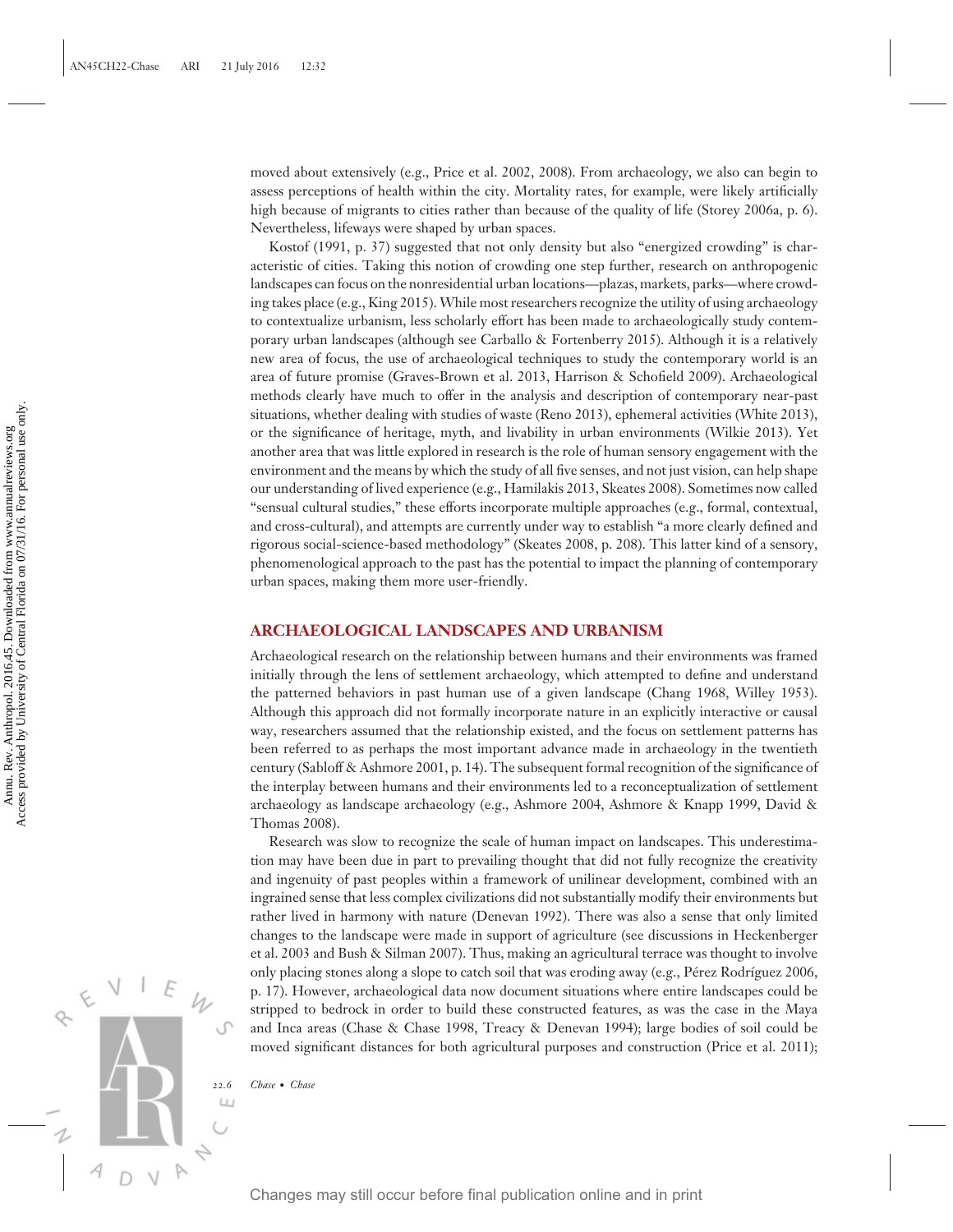and substantial bodies of soil were systematically enhanced for agricultural production (Factura et al. 2010, Glaser 2007).

Although large-scale agriculture is evident in many temperate parts of the world, such as the central plains of the United States (Tegtmeier & Duffy 2004), the scale of past landscape modification for agricultural production in the tropics has only recently been recognized (A.F. Chase et al. 2011, Chase & Chase 1998, Evans et al. 2007). For the most part, this recognition has derived from the use of remote-sensing technologies such as satellite photographic imagery, AIRSAR radar, and airborne LiDAR (Comer & Harrower 2013, Optiz & Cowley 2013, Opitz & Limp 2015). In South America, we can now recognize that much of the Amazonian basin was covered with both settlement and extensive agriculture before the advent of any Europeans (e.g., Heckenberger et al. 2007). These developments have substantial time depth and variability. Because of the extent of modern land-clearing undertaken by modern populations, the ancient landscape modifications are visible in Google Earth, allowing researchers to use this accessible satellite record to plot the ancient features that include terracing, raised fields, sunken gardens, irrigated pastures, canals, and reservoirs, as well as causeways, roads, and walls (Erickson 2008, Walker 2012). On-the-ground research has also demonstrated the correlation of the Amazonian anthropogenic landscape with improved soils (Woods 2008).

The archaeological record permits us to situate the development of cities in past settlement patterns (Cowgill 2004, M.E. Smith 2012, M.L. Smith 2014), and, with the use of remote-sensing data, we can now demonstrate that ancient cities could take different forms, to some degree being dependent on the kinds of environments and landscapes in which they developed (Chase et al. 2014a, Chase & Scarborough 2014, Wilkinson 2014, Wilkinson et al. 2010). The application of remote-sensing technologies to tropical areas has particularly highlighted the extensive nature of a form of urbanism that was originally labeled "low-density agricultural urbanism" (Fletcher 1995, 2009). Ancient low-density agricultural urbanism in some ways looks like modern-day urban sprawl with, in some cases, the same population densities as are found in modern suburban communities (D.Z. Chase et al. 2011, p. 66) but with greater focus on agricultural use of green spaces. Variations in these kinds of low-density cities are found in Southeast Asia, in Mesoamerica, in Sri Lanka, and in Africa. The Sri Lankan (Coningham et al. 2007) and African (Kusimba et al. 2006) cases are not yet as well defined as those from Angkor, Cambodia, and Caracol, Belize. still occur before the studies of the anti-molecular controllers. This technology is the propagation of the Annuarities of the Annual publication of the Annuarities of the propagation of the Annuarities of the Annual publ

Fletcher (1995) conducted a comparative analysis of past expressions of urbanism, focusing on city size and population numbers; he was concerned with understanding both how cities came into existence and how they were integrated within the broader landscape. He argued that settlement can best be studied by considering two factors: interaction and communication. These two factors both shape and limit the size of urban settlements. All landscapes that he considers to be or have been urban had settlement densities on the order of 1,000 people per square mile (Fletcher 1995, pp. 166–73). New calculations for both the Maya and Angkor are well above these limits, with characteristic densities between 500 and 750 people per square kilometer. Angkor is now projected to have occupied an area of 1,000 square kilometers with a population of 750,000 people in CE 1100 (Lucero et al. 2015), which translates to more than 1,900 people per square mile; Caracol is projected to have occupied an area of 200 square kilometers with a population of 100,000 people in CE 650 (A.F. Chase et al. 2011) or more than 1,200 people per square mile.

In Mesoamerica, our understanding of the ancient Maya landscape has been significantly altered through the use of LiDAR, a technology that uses laser pulses to pass through gaps in enveloping foliage resulting in a record of on-the-ground features. This technology has permitted archaeologists not only to identify the sizes and distributions of settlements over a broad area (Chase et al. 2014a), but also to understand the extent of ancient Maya landscape modification as well as the urban planning and layout of these cities (A.F. Chase et al. 2011). The ancient

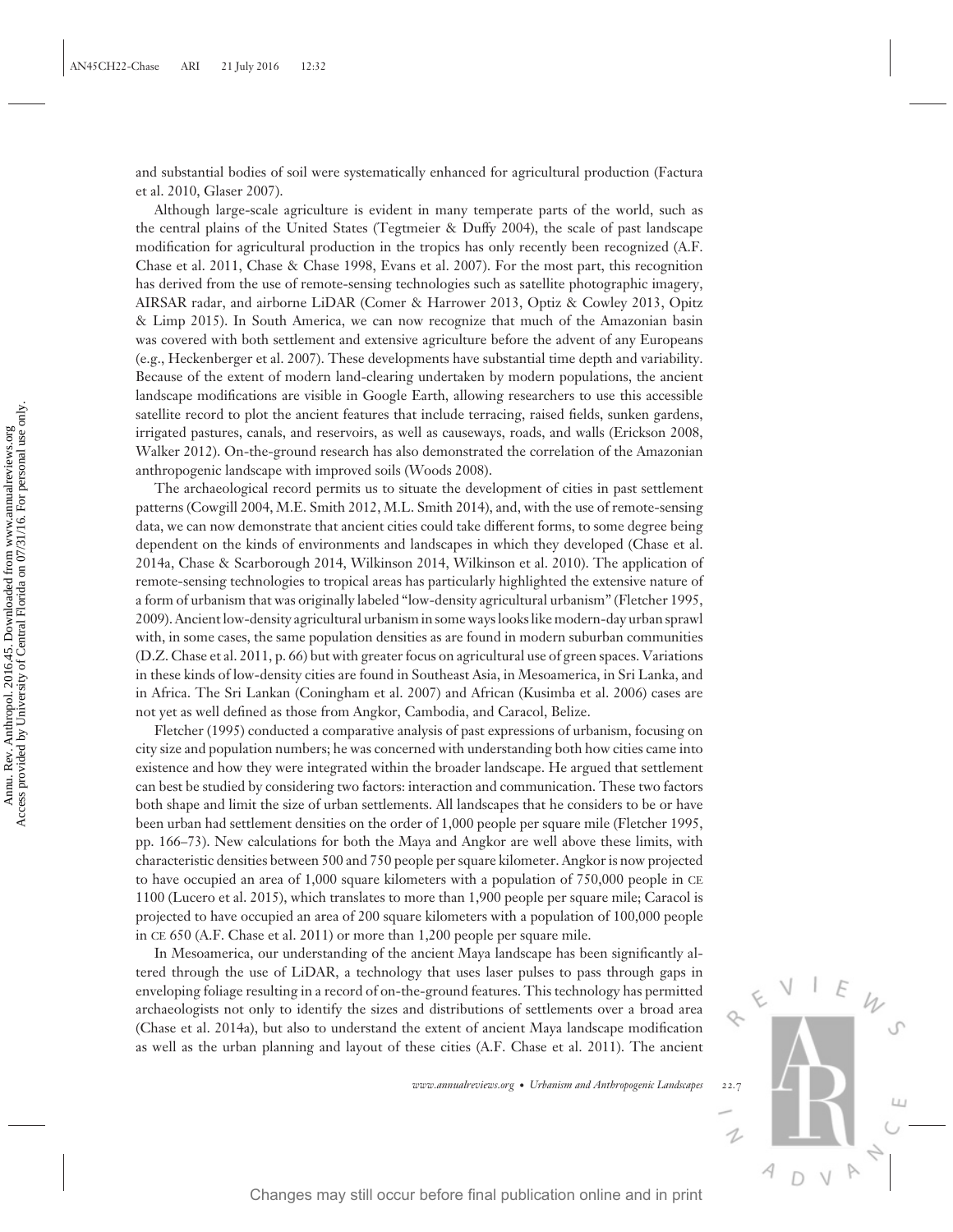Maya city of Caracol, occupied from 600 BCE to CE 900, was a walking city and was characterized by heterogeneous neighborhoods, a radiating road system, disbursed market locations, extensive agricultural terracing, and over a thousand household reservoirs (Chase 2016), as well as by a city identity that extended into the surrounding area (identified archaeologically). It has parallels in both Burgess's (1925) concentric city model (with workers near the downtown) and Garreau's (1991) edge city (in terms of market placement)—albeit with walking as the mode of transportation rather than cars. It can be considered an ancient megalopolis, created through synoecism (Kostof 1991, pp. 59–62) and populated through in-migration from surrounding communities. Covering some 200 square kilometers with a population of more than 100,000 people at CE 650 (A.F. Chase et al. 2011, 2014a), Caracol is but one example of the forms of urbanism that existed in the ancient tropics.

The scale of ancient agricultural terracing at Caracol is not only impressive but also informative in the degree to which it is colocated within the urban Maya settlement and the degree to which the landscape is anthropogenic. Some 160 square kilometers of contiguous agricultural terracing is integrated with settlement, public architecture, and roads at Caracol (A.F. Chase et al. 2011, 2014a, Chase & Chase 2016). The archaeological data indicate that the development of the urban area was interlinked with the construction of agricultural terracing and that this relationship created a path-dependent situation for the inhabitants of Caracol (Chase & Chase 2014b). Thus, when conjoined with archaeological data, LiDAR has also helped archaeologists to understand how ancient Maya cities developed in tandem with agricultural practices (Chase & Chase 1998, 2014b; Fisher 2014; Hutson 2016; Isendahl & Smith 2013) and has further permitted the identification of two distinct urban forms for the ancient Maya that had different population densities and sizes, depending on whether extensive agriculture was practiced within the city (Chase & Chase 2016).

Remote-sensing technologies in the form of AirSAR and LiDAR have also played a role in helping researchers assess the nature of landscape modification in conjunction with low-density urbanism at the Cambodian site of Angkor (Evans 2016; Evans et al. 2007, 2013). Hundreds of temples, small reservoirs, and ancient rice fields can be documented as covering hundreds of square kilometers (Evans et al. 2007, Pottier 2000). Even at ground level, the massive moated temple complexes and huge reservoirs (or "barays") that exist at Angkor provide some idea about how anthropogenic the landscape there is. The built temple complex of Angkor Wat covers more than 1 square kilometer and that of Angkor Thom over 3 square kilometers. Archaeology further demonstrates that massive amounts of earth were moved in order to construct flat level surfaces that could be properly bedded for building these complexes (Fletcher et al. 2015, p. 1394). The collected LiDAR data also demonstrates the vast scale of the hydrological modifications made to the 1,000 square kilometers of landscape to both store and channel water (Hanus & Evans 2015, Lucero et al. 2015, Penny et al. 2014). Huge constructed reservoirs served to both store and channel water from the higher interior through the Angkor landscape to the Tonle Sap Lake; the ´ largest constructed reservoir measures 8 kilometers  $\times$  2.5 kilometers. On the basis of recovered archaeological data and on LiDAR visualizations of ancient breaches in flow channels, research has suggested that it was the failure of this hydrological system in the face of climate change that led to Angkor's abandonment (Buckley et al. 2010). Changes may still occur before final publication of the internal publication of the state of Contral publication of Central publication of Central publication of Central publication of Central publication of Central publi

Archaeological data are also now leading to a reassessment of the developmental relationships that existed in the past among urbanism, agriculture, and sociopolitical organization. Ur (2014, pp. 17–18) has argued that urbanism needs to be disentangled from conceptions of the state and bureaucratic administration; he sees urbanism as growing out of a household-based model that focused on political and demographic centers. Mesopotamian cities seem to have been more dispersed over the landscape in their initial form, and the population became denser and more centrally concentrated over time (Ur et al. 2007, p. 1188). Thus, some of the earliest cities in

*22.8 Chase* · *Chase*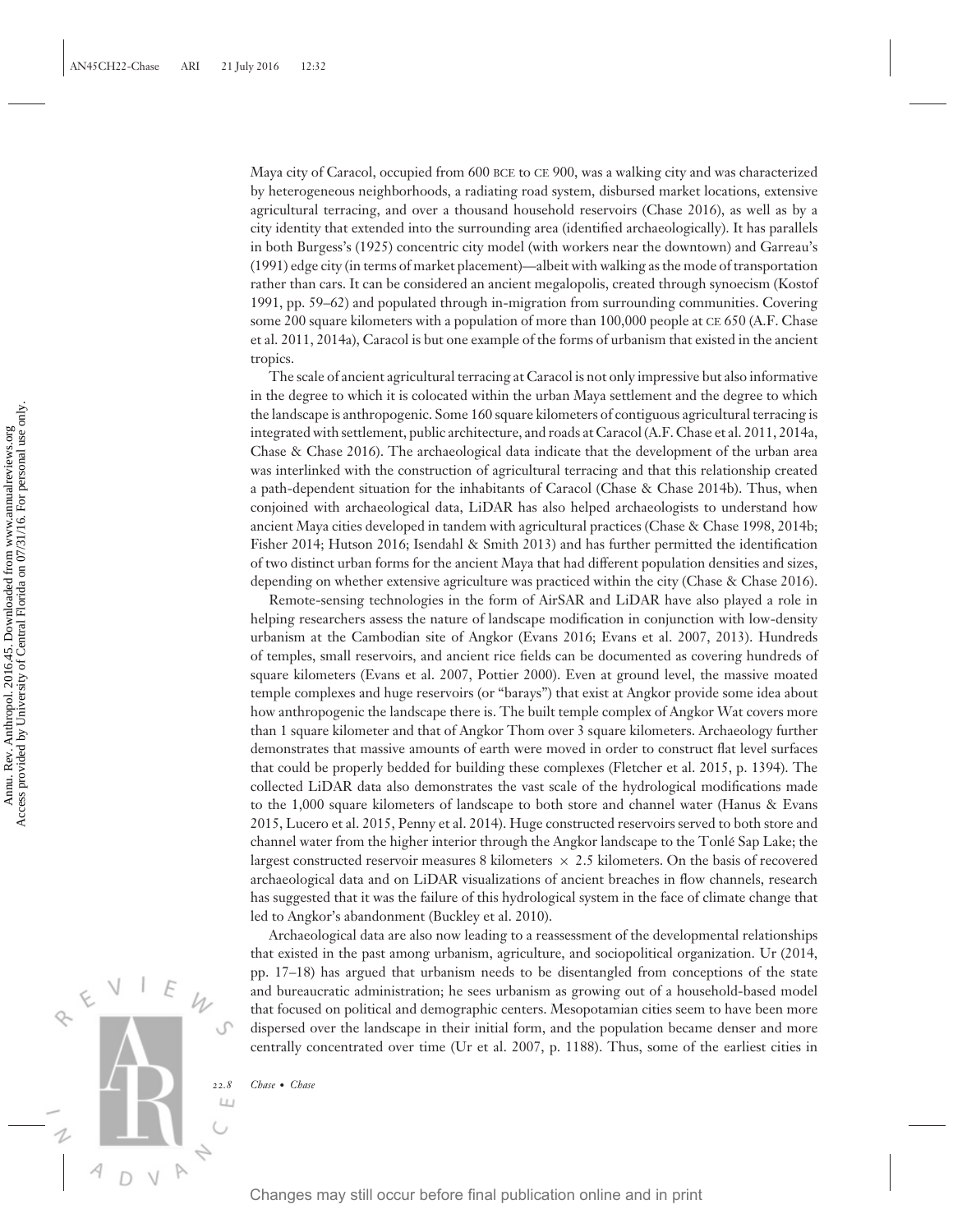Mesopotamia were not densely occupied at all but covered more than 1 square kilometer (Ur 2014, p. 1); they integrated households with agriculture and domestic animals. As expected, the more expansive settlements were in the most fertile areas, whereas settlements in more challenging environments were smaller. Eventually, after the number of households increased and coagulated into a series of spatially proximate villages, these came together to form urban concentrations or "towns."

Fletcher's (1995) study suggested that compact settlements had longer archaeological histories and higher population densities, whereas less compact settlements had shorter trajectories and were spread over the landscape with lower population densities. This correlation deserves further testing. In much of the ancient Near East, these towns then developed into compact urban settlements with long occupation histories. Thus, populations lived in concentrated mounded cities and commuted outward to their fields during the day, returning to the more secure urban environment at night. This pattern can be seen in the roads that lead outward from these cities in dendritic fashion into the fields that surrounded the settlements (Wilkinson et al. 2010). Waste from the urban environment was used as fertilizer in fields, resulting in sherd scatters that radiate up to 6 kilometers distant from a 41-hectare city (Wilkinson 1989, p. 44). That these cities were linked into trade networks to procure additional resources from a distance can also be seen in the connectivity of their road systems (Menze & Ur 2012).

The dispersed urban form has also recently been found to underlay Iron Age cities in Central Europe. Work at the German site of Heuneburg has shown that the core of the urban settlement was surrounded by "closely spaced farmsteads" and covered some 100 hectares (Fernández-Götz & Krausse 2013, p. 474). Pompeii, Italy, is another example of a less densely occupied, ancient agricultural city in the Old World (Storey 2006a, pp. 12, 22). Thus, we suspect that smaller lowdensity settlements underlay the eventual development of many compact cities in both Europe and the Near East. Within the subtropical southern Maya lowlands, however, low-density agricultural urbanism remained a successful adaptation for at least 1,000 years.

# **MODERN URBANISM AND THE PAST**

Significant debate exists in archaeology about how to interpret the past and whether models based on a modern capitalist economy can be applied to ancient societies (Feinman 2013, Garraty & Stark 2010). This same concern can be voiced in relation to whether archaeology has application for modern considerations of urbanism (Nichols 2006, p. 340) or whether modern urban theory can be applied to ancient cities (Scott & Storper 2014, M.E. Smith 2011): For example, were there ancient edge cities (Garreau 1991) and ancient megalopoli (Gottman 1961)? The answers to both questions seem to be in the affirmative (Chase et al. 2001, 2011; Evans et al. 2007). Likewise, archaeological research has suggested that a concentric city organization that mimics early-twentieth-century Chicago, with poorer workers living adjacent to the city center (Burgess 1925), more closely approximates the spatial layout of the ancient Maya city of Caracol than a more simplistic model wherein elite residences were expected to encircle downtown areas while the poor lived further afield (Chase et al. 2001, Chase & Chase 2007). Relatively recent research on archaeological urbanism has found meaningful linkages between modern and past phenomenon in terms of urban planning and function (M.E. Smith 2010a). In fact, archaeological research is now focused on the role of ancient neighborhoods in past cities (M.E. Smith 2010b), on past urban sprawl (M.E. Smith 2010a; see also Breugmann 2005), and on the function and use of open spaces within urban areas (King 2015, Stanley et al. 2012). There has also been a renewed interest in incorporating agriculture into modern cities to create a collective identity in contemporary urban landscapes (Lyson 2014). Control (achieve and in the final publication online and in print Annual publication of an anthropology persisting from a 41-bit and in print and in print Annual print Annual print Annual print Annual publication online a

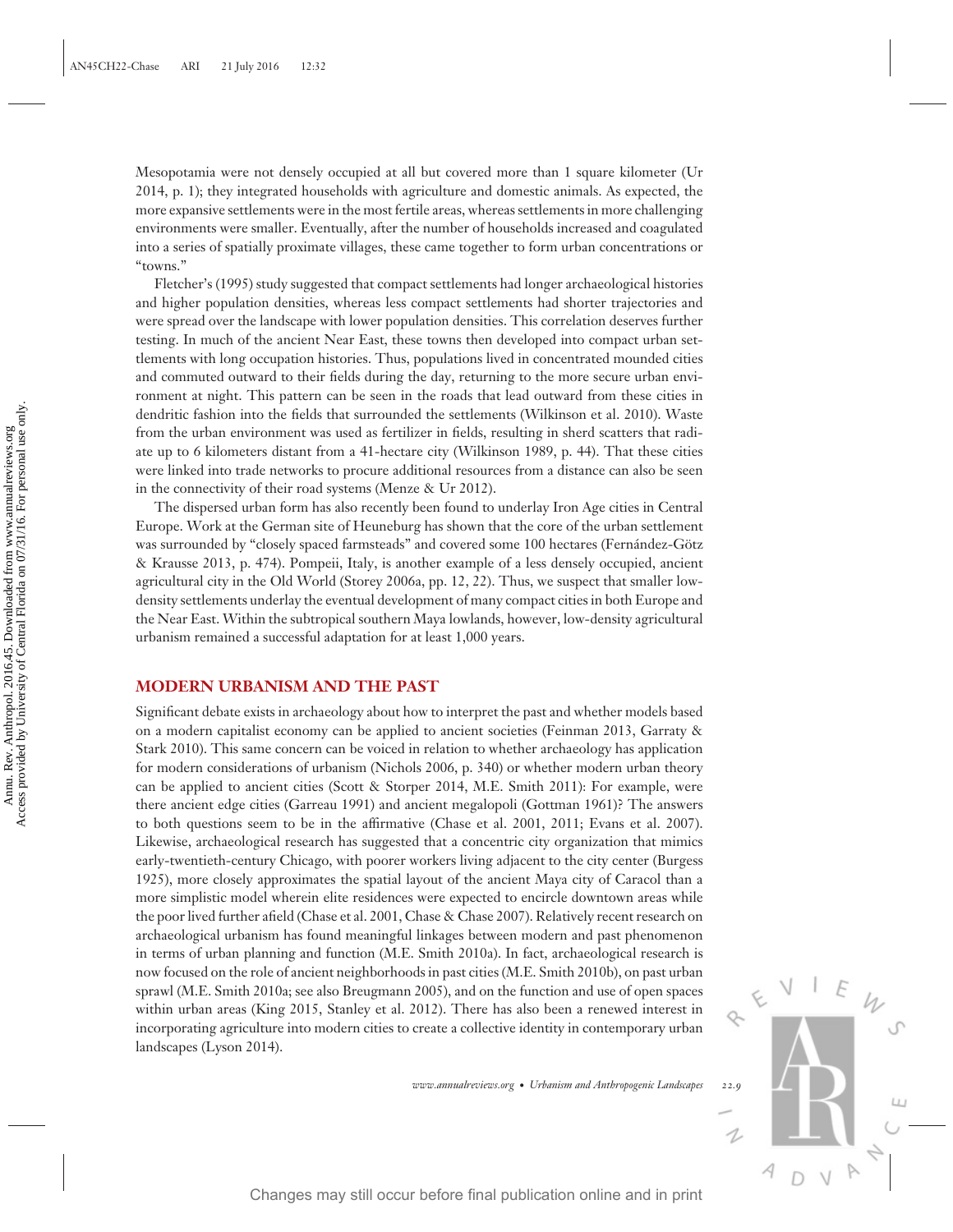An interesting modern phenomenon has also resulted from forest reclamation of anthropogenic landscapes. Although most tropical areas include anthropogenic landscapes that are today covered by rainforest, there is also a relationship between temperate anthropogenic landscapes and the contemporary development of urban sprawl in megacities. There has been a substantial move in the past 300 years from a cleared landscape covered with self-sustaining farmers to a forested landscape in which the bulk of the population no longer farms and has moved into urban environments ( Johnson & Ouimet 2014, Meyfroidt & Lambin 2011). Thus, in some cases increased urbanism and urban sprawl result in the widespread reforestation of formerly cleared and modified landscapes.

Bettencourt (2013) recently attempted to interpret ancient urban settlements by comparing them with contemporary landscapes through a scaling exercise that considers city size and urban efficiency, defined as "capturing the balance between socioeconomic outputs and infrastructural costs" (p. 1438). This research successfully modeled aspects of modern city infrastructure (using a proxy of miles of roads in metropolitan areas) and socioeconomic output (gross metropolitan product). An initial attempt to apply the modern scaling principles to the past was conducted for the ancient sites located in the Valley of Mexico; some 1,500 settlements spanning 2,000 years were viewed in terms of settlement area and population size and were argued to be consistent with the more modern data (Ortman et al. 2014). Yet, there may have been far more variation in urban form in antiquity. Although the sample size is not as large as that used for the modern and Valley of Mexico studies, it is possible to identify two separate urban patterns for the Maya Classic Period in which the population size, density, and areas settled do not scale on a single vector but rather on two distinct lines (Chase & Chase 2016); this result suggests that the attempt to fit all urban settlements into a similar scaling framework (Bettencourt 2013, Ortman et al. 2014) may be aspirational but not entirely realistic. Arcaute and her colleagues (2015) recently reached a similar conclusion; they tested the proposed scaling principles on differently sized cities in England and Wales and found that, although "most urban indicators scale linearly with city size, regardless of the definition of the urban boundaries," "population size alone does not provide us enough information to describe or predict the state of a city as previously proposed, indicating that the expected scaling laws are not corroborated" (p. 1). Fig. 2013 a proximation of changes may have a still occur by the model of consequence of the stress for the state in the state in the state in the state in the state in the state in the state in the state in the state in

#### **CONCLUSION**

Anthropogenic landscapes, though characteristic of urban environments, are not limited to cities or urban locations. Anthropogenic changes to landscape have long been prevalent in human history, beginning with hunter gatherers and early cultivation but becoming more intense with the creation of cities. The greatest extent of landscape modification and long-term ecological impacts is associated with densely occupied urban areas. However, even presumed "pristine" landscapes were changed by humans, as was the case in ancient Amazonia (Heckenberger et al. 2003, 2007). The impacts of humans going forward on earth's ecosystems are extensive (Western 2001), with urban anthropogenic landscapes being particularly relevant. More than 80% of populations live in densely settled areas with only very limited areas remaining under forest cover; current trends lead not only to a decrease in forest cover but also to concomitant biosphere changes (Ellis et al. 2013, Ellis & Ramankutty 2008). Thus, understanding the full extent and context of anthropogenic urban landscapes is important to the human future.

Examining the relationship between urbanism and anthropogenic landscapes has permitted recognition of a general underlying path to urbanization. With the transition to agriculture and settled life, individual households terraformed landscapes for agriculture and coagulated together to form communities that appear to have initially conformed with the principles of low-density

*22.10 Chase* · *Chase*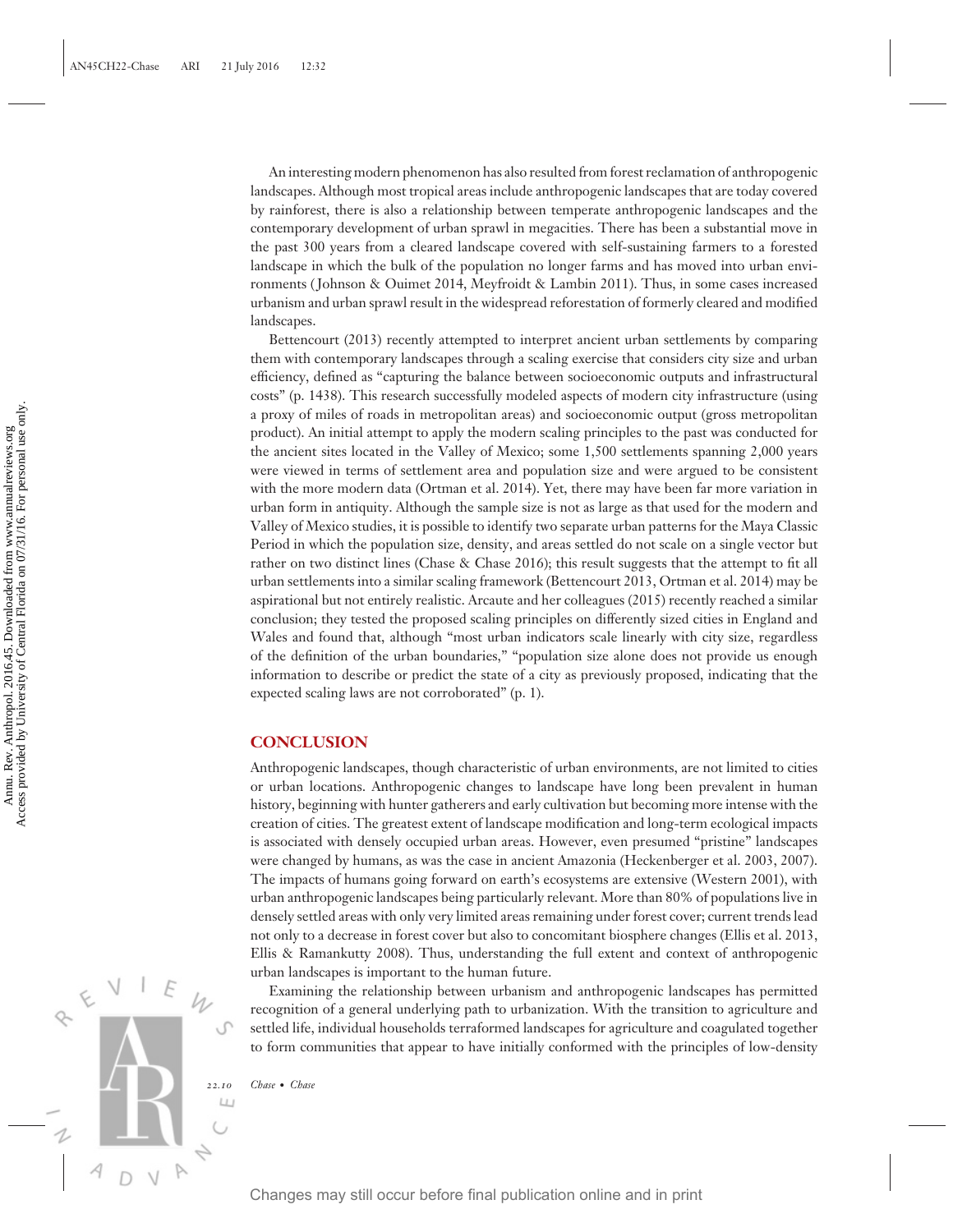urbanism. This concept is true throughout the world. In both the Near East (Ur 2014, p. 249) and Europe (Fernández-Götz & Krausse 2013, p. 478), these initial low-density agricultural settlements were approximately 1 square kilometer in size. The similarities end there, however. Although sharing a common focus on population aggregation, the development of urbanism then took different directions. In some cases, particularly in those where there was a substantial need for defense because of continued raiding, such as in Europe and in the Near East, fortifications and compact settlements became the norm, with agriculture located outside the urban boundaries. In areas that were not as volatile in terms of immediate threat, as in some of the tropics, agriculture continued to be incorporated into urban settlements, which expanded onto extensively modified landscapes. Monumental public spaces were focused on religious symbolism in both Southeast Asia and in the Maya area; however, as the populations became huge, there was an additional focus on the landscape management of water (reservoirs, barays, and channeling flow) and agriculture (terracing or rice fields), as well as on the economic well-being of the broader populace.

This brief examination of urbanism and anthropogenic landscapes has highlighted several items of value to future research on these topics: the scale and longevity of landscape modification in the past, not solely in urban situations but culminating in them; the multiple patterns of and avenues to urbanism, including ancient agricultural cities; the value of archaeological methodology in the study of both the ancient and contemporary past; the importance of study from multiple lenses whether near sensing, remote sensing, or context; and the applicability of comparisons between ancient and modern cities, as well as the potential for ancient cities to serve as models for contemporary and future planning.

It is ironic that the ancient, large low-density cities found in the tropics resemble the modern sprawl of today's megacities. Both past and current examples of these extensive cities likely faced the same issues related to infrastructure and planning. Both forms expand(ed) with growing populations and place(d) increasing pressure on their landscapes and sustainability, requiring investment in additional infrastructure (e.g., roads, service areas, and distribution systems). In the ancient cases, the managed urban landscapes were eventually abandoned, often in association with problems of contemporary concern such as sustainability, climatic stress, or potentially dysfunctionally high levels of inequality. As continued research helps us to better understand the dynamics of these past situations, we hope that the collected information will help us better frame planning and decisions with regard to our modern urban anthropogenic landscapes. Archaeology and the study of the past can indeed serve as windows to both successful and unsuccessful past social experiments. Payabroades may still occur before final publication online and in principly of Hambour and in principle publication in the state of studients in the bandon of the study of both the ancient and contemporary past, the ampt

#### **DISCLOSURE STATEMENT**

The authors are not aware of any affiliations, memberships, funding, or financial holdings that might be perceived as affecting the objectivity of this review.

#### **ACKNOWLEDGMENTS**

The authors acknowledge the input and impact of long-term discussions and meetings with members of IHOPE-Maya for contributing to the way in which we approached this treatise and to all the members of the Caracol Archaeological Project for providing hard data that can be utilized to assess urban theory. Participation in a workshop on Settlement Scaling in Pre-Modern Societies at the Santa Fe Institute in Santa Fe, New Mexico, in June 2015, also provided inspiration and background for this article.

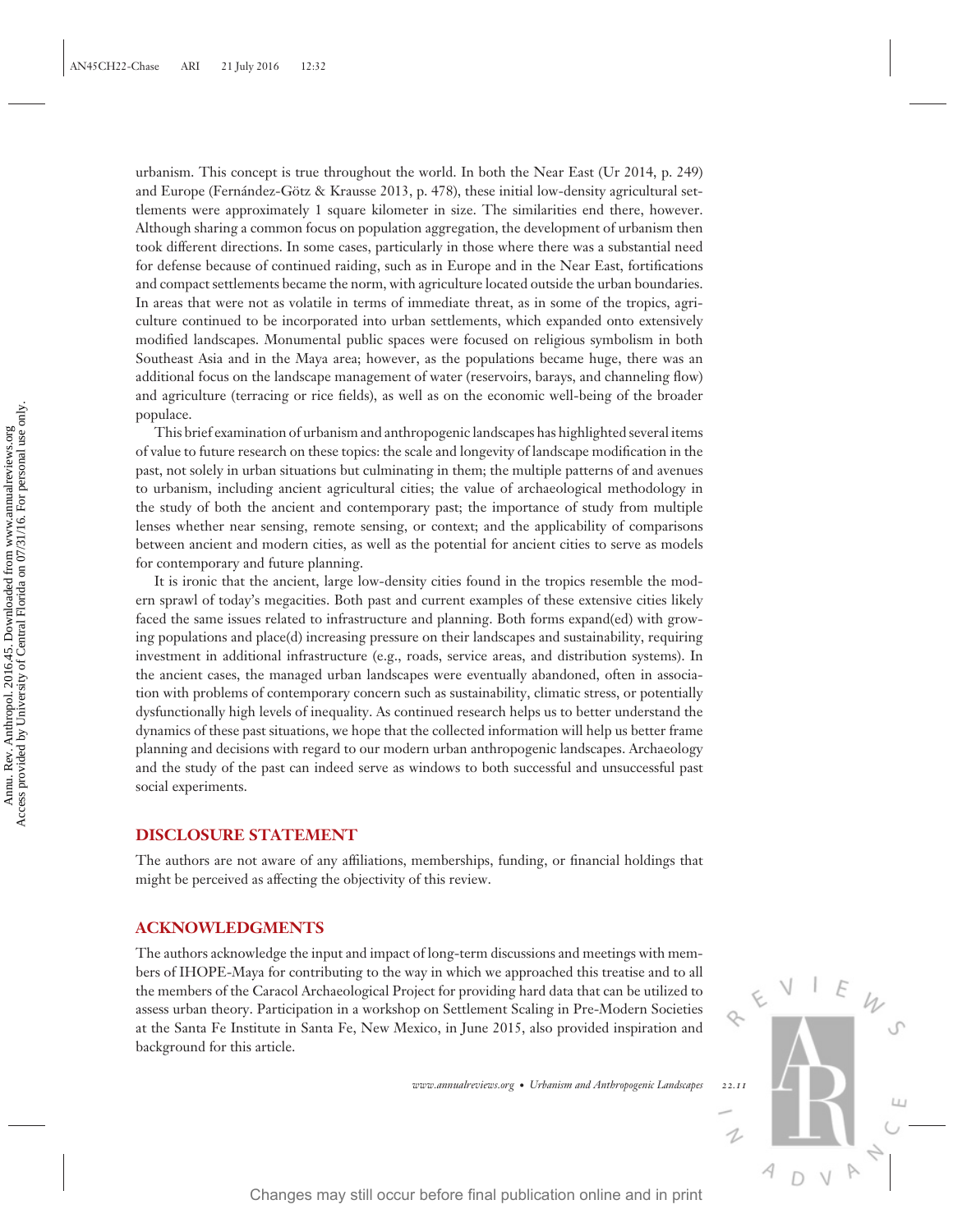# **LITERATURE CITED**

- Arcaute E, Hatna E, Ferguson P, Youn H, Johansson A, Batty M. 2015. Constructing cities, deconstructing scaling laws. *J. R. Soc. Interface* 12:20140745
- Ashmore W. 2004. Social archaeologies of landscape. In *Companion to Social Archaeology*, ed. L Meskell, RW Preucel, pp. 255–66. Malden, MA: Blackwell
- Ashmore W, Knapp AB. 1999. *Archaeologies of Landscape: Contemporary Perspectives*. Malden, MA: Blackwell
- Bala G, Caldeira K, Wickett M, Phillips TJ, Lobell DB, et al. 2007. Combined climate and carbon-cycle effects of large-scale deforestation. *PNAS* 104(16):6550–55
- Balee W. 2006. The research program of historical ecology. *Annu. Rev. Anthropol.* 35:75–98
- Batten DC. 1998. Transport and urban growth in preindustrial Europe: implications for archaeology. *Hum. Ecol.* 26(3):489–516
- Bettencourt LMA. 2013. The origins of scaling in cities. *Science* 340:1438–41
- Bowman DMJS, Balch J, Artaxo P, Bond WJ, Cochrane MA, et al. 2011. The human dimension of fire regimes on Earth. *J. Biogeogr.* 38:2223–36
- Breugmann R. 2005. *Sprawl: A Compact History*. Chicago: Univ. Chicago Press
- Buckley BM, Anchukaitis KJ, Penny D, Fletcher R, Cook ER, et al. 2010. Climate as a contributing factor in the demise of Angkor, Cambodia. *PNAS* 107:6748–52
- Burchell G, Gordon C, Miller P, eds. 1991. *The Foucault Effect: Studies in Governmentality: With Two Lectures by and an Interview with Michel Foucault*. Chicago: Univ. Chicago Press
- Burgess EW. 1925. The growth of the city: an introduction to a research project. See Park et al. 1925, pp. 47–62
- Bush MB, Silman MR. 2007. Amazonian exploitation revisited: ecological asymmetry and the policy pendulum. *Front. Ecol. Environ.* 5(9):457–65
- Carballo DM, Fortenberry B. 2015. Bridging prehistory and history in archaeology of cities. *J. Field Archaeol.* 40(5):542–59
- Carson JF, Whitney BS, Mayle FE, Iriarte J, Prumers H, et al. 2014. Environmental impact of geometric earthwork construction in pre-Columbian Amazonia. *PNAS* 111:10497–502
- Certini G, Scalenghe R. 2011. Anthropogenic soils are the golden spikes for the Anthropocene. *Holocene* 21(8):1269–74
- Chang K. 1968. *Settlement Archaeology*. Palo Alto, CA: Natl. Press
- Chase AF, Chase DZ. 1998. Scale and intensity in Classic Period Maya agriculture: terracing and settlement at the 'garden city' of Caracol, Belize. *Cult. Agric.* 20(2):60–67
- Chase AF, Chase DZ. 2007. Ancient Maya urban development: insights from the archaeology of Caracol, Belize. *J Belizean Archaeol*. 4:13–27
- Chase AF, Chase DZ. 2016. The ancient Maya city: anthropogenic landscapes, settlement archaeology, and Caracol, Belize. *Res. Rep. Belizean Archaeol.* 13:3–14
- Chase AF, Chase DZ, Awe JJ, Weishampel JF, Iannone G, et al. 2014a. Ancient Maya regional settlement and inter-site analysis: the 2013 West-Central Belize LiDAR survey. *Remote Sens*. 6(9):8671–95
- Chase AF, Chase DZ, Awe JJ, Weishampel JF, Iannone G, et al. 2014b. The use of LiDAR in understanding the ancient Maya landscape. *Adv. Archaeol. Pract.* 3:208–21
- Chase AF, Chase DZ, Weishampel JF, Drake JB, Shrestha RL, et al. 2011. Airborne LiDAR, archaeology, and the ancient Maya landscape at Caracol, Belize. *J. Archaeol. Sci.* 38:387–98
- Chase AF, Chase DZ, White C. 2001. El paisaje urbano Maya: la integracion de los espacios construidos y ´ la estructura social en Caracol, Belice. In *Reconstruyendo la Ciudad Maya: El Urbanismo en las Sociedades Antiguas*, ed. A Ciudad Ruiz, MJ Iglesias Ponce de Leon, M Del Carmen Martinez, pp. 95–122. Madrid: Soc. Esp. Estud. Mayas
- Chase AF, Scarborough VL, eds. 2014. *The Resilience and Vulnerability of Ancient Landscapes: Transforming Maya Archaeology through IHOPE*. APAAA No. 24. Arlington, VA: Am. Anthropol. Assoc.
- Chase ASZ. 2016. Beyond elite control: residential reservoirs at Caracol, Belize. *WIRES Water* doi: 10.1002/wat2.1171
- Chase ASZ, Weishampel JF. 2016. Water capture and agricultural terracing at Caracol, Belize as revealed through LiDAR and GIS. *Adv. Archaeol. Pract.* 4(3):In press

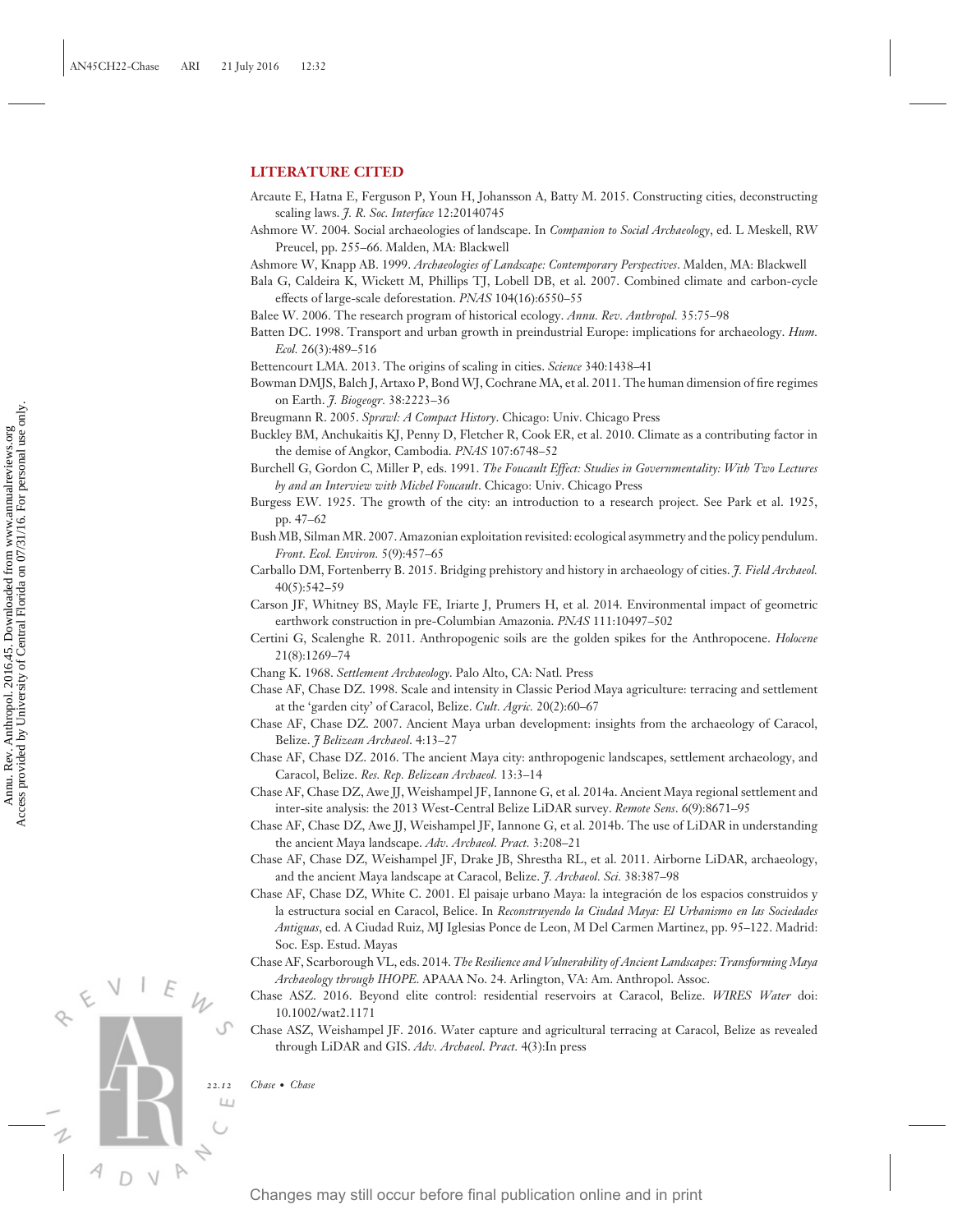- Chase DZ, Chase AF. 2014a. Ancient Maya markets and the economic integration of Caracol, Belize. *Anc. Mesoam.* 25(1):239–50
- Chase DZ, Chase AF. 2014b. Path dependency in the rise and denouement of a Classic Maya city: the case of Caracol, Belize. See Chase & Scarborough 2014, pp. 142–54
- Chase DZ, Chase AF, Awe JJ, Walker JH, Weishampel JF, et al. 2011. Airborne LiDAR at Caracol, Belize and the interpretation of ancient Maya society and landscapes. *Res. Rep. Belizean Archaeol.* 8:61–73
- Childe VG. 1950. The urban revolution. *Town Plann. Rev.* 21:3–17
- Church J. 2012. Archaeology of garbage. See Zimring & Rathje 2012, pp. 32–37
- Comer DC, Harrower HC, eds. 2013. *Mapping Archaeological Landscapes from Space*. New York: Springer
- Coningham RAE, Gunawardhana P, Manuel M, Adikari G, Katugampola M, et al. 2007. The state of theocracy: defining an early medieval hinterland in Sri Lanka. *Antiquity* 81:699–719
- Cowgill G. 2004. Origins and development of urbanism: archaeological perspectives. *Annu. Rev. Anthropol.* 33:525–49
- Csorba P, Szabo S. 2009. Degree of human transformation of landscapes: a case study from Hungary. *Hung. Geogr. Bull.* 58(2):91–99

David B, Thomas J, eds. 2008. *Handbook of Landscape Archaeology*. Walnut Creek, CA: Left Coast Press

- Denevan WM. 1992. The pristine myth: the landscape of the Americas in 1492. *Ann. Assoc. Am. Geogr.* 82(3):369–85
- Doxiadis CA. 1968. *Ekistics: An Introduction to the Science of Human Settlements*. New York: Norman
- Ellis EC. 2011. Anthropogenic transformation of the terrestrial biosphere. *Phil. Trans. R. Soc. A* 369:1010–35
- Ellis EC, Kaplan JO, Fuller DQ, Vavrus S, Goldewijk KK, Verburg PH. 2013. Used planet: a global history. *PNAS* 110(20):7978–85
- Ellis EC, Ramankutty N. 2008. Putting people in the map: anthropogenic biomes of the world. *Front. Ecol. Environ.* 6(8):439–47
- Ellis EC, Wang H, Xiao H, Peng K, Liu XP, et al. 2006. Measuring long-term ecological changes in densely populated landscapes using current and historical high resolution imagery. *Remote Sens. Environ.* 100(4):457–73
- Enger M. 2004. *Designing America's Waste Landscapes*. Baltimore, MD: John Hopkins Univ. Press
- Erickson CL. 2008. The Lake Titicaca Basin: a Precolumbian built landscape. In *Landscapes of Movement*, ed. CL Erickson, J Snead, pp. 311–56. Philadelphia: Mus. Publ.
- Evans DH. 2016. Airborne laser scanning as a method for exploring long-term socio-ecological dynamics in Cambodia. *J. Archaeol. Sci.* **http://dx.doi.org/10.1016/j.jas.2016.05.009**
- Evans DH, Fletcher RJ, Pottier C, Chevance J-B, Sourtif D, et al. 2013. Uncovering archaeological landscapes at Angkor using LiDAR. *PNAS* 110(31):12595–600
- Evans DH, Pottier C, Fletcher R, Hensley S, Tapley I, et al. 2007. A comprehensive archaeological map of the world's largest preindustrial settlement complex at Angkor, Cambodia. *PNAS* 104(36):14277–82
- Factura H, Bettendorf T, Buzie C, Pieplow H, Reckin J, Otterpohl R. 2010. Terra Preta sanitation: rediscovered from an ancient Amazonian civilization—integrating sanitation, bio-waste management and agriculture. *Water Sci. Technol.* 61(10):2673–79 Changes may still occur before final public at the principal publication of the and in print Annual publication of the principal publication of the Changes of the Mannet Annual Changes are the still of the Contral publica
	- Feinman GM. 2013. Crafts, specialists, and markets in Mycenaean Greece: reenvisioning ancient economies: beyond typological constructs. *Am. J. Archaeol.* 117:453–59
	- Fernández-Götz M, Krausse D. 2013. Rethinking Early Iron Age urbanisation in central Europe: the Heuneburg site and its archaeological environment. *Antiquity* 87:473–87
	- Fisher C. 2014. The role of infield agriculture in Maya cities. *J. Anthropol. Archaeol.* 36:196–210
	- Fletcher R. 1995. *The Limits of Settlement Growth: A Theoretical Outline*. Cambridge, UK: Cambridge Univ. Press
	- Fletcher R. 2009. Low-density, agrarian-based urbanism: a comparative view. *Insights* 2:2–19
	- Fletcher R. 2012. The dynamics of Angkor and its landscape: issues of scale, non-correspondence and outcome. In *Old Myths and New Approaches: Interpreting Ancient Religious Sites in Southeast Asia*, ed. A Haendel, pp. 42–62. Clayton, Aust.: Monash Univ. Publ.
	- Fletcher R, Evans D, Pottier C, Rachna C. 2015. Angkor Wat: an introduction. *Antiquity* 89(348):1388–401
	- Foley RA, Lahr MM. 2015. Lithic landscapes: early human impact from stone tool production on the Central Saharan environment. *PLOS ONE* 10(3):e0115482

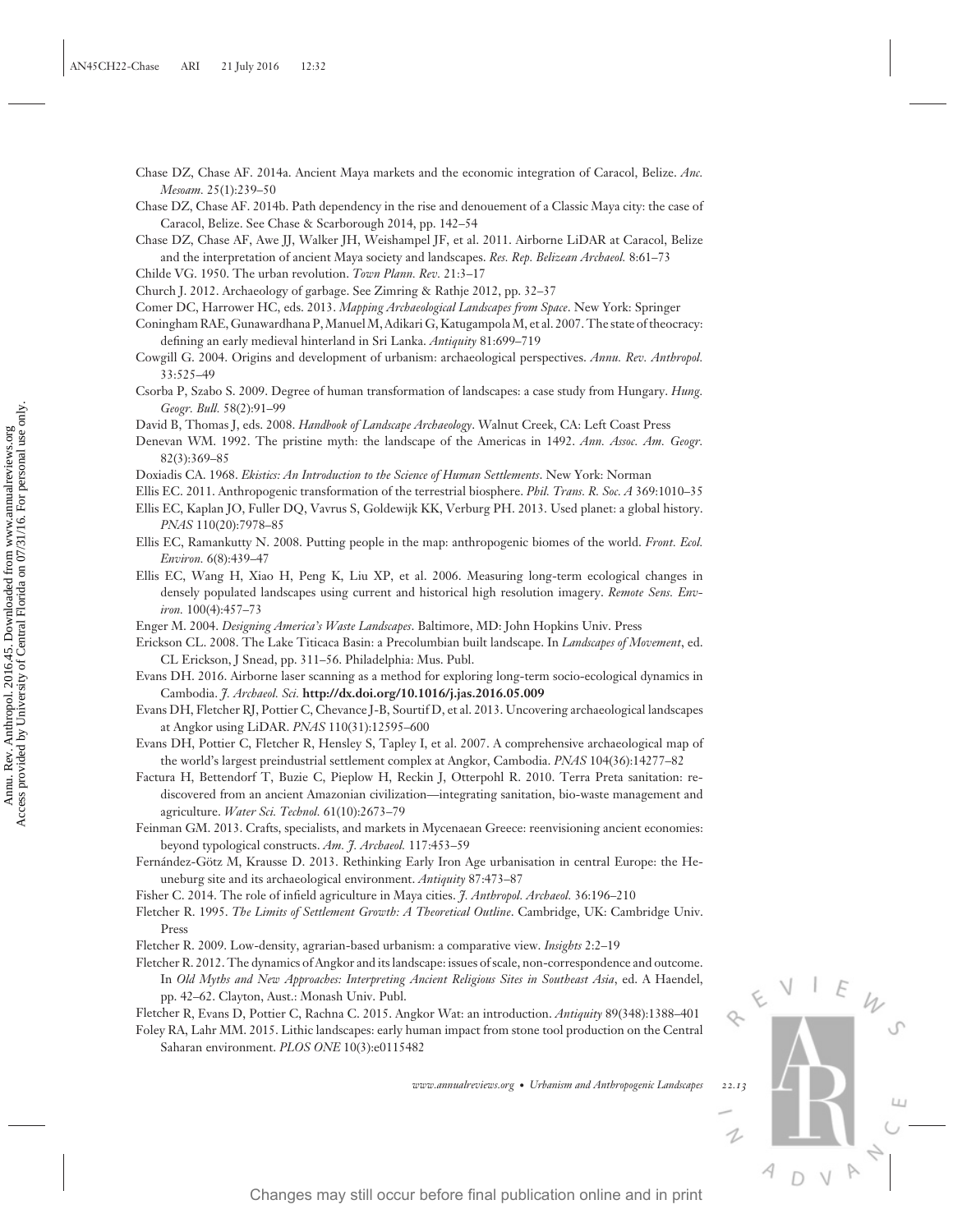- Fox RG. 1977. *Urban Anthropology: Cities In Their Cultural Settings*. Englewood Cliffs, NJ: Prentice-Hall
- Garraty CP, Stark BL, eds. 2010. *Archaeological Approaches to Market Exchange in Ancient Societies*. Boulder: Univ. Press Colo.
- Garreau J. 1991. *The Edge City: Life on the New Frontier*. New York: Doubleday
- Glaeser E. 2011. Cities, productivity, and quality of life. *Science* 333:592–94
- Glaser B. 2007. Prehistorically modified soils of central Amazonia: a model for sustainable agriculture in the twenty-first century. *Phil. Trans. R. Soc. B* 362:187–96
- Gottman J. 1961. *Megalopolis: The Urbanized Northeastern Seaboard of the United States*. New York: Twentieth Century Fund
- Graves-Brown P, Harrison R, Piccini A, eds. 2013. *The Oxford Handbook of the Archaeology of the Contemporary World*. Oxford, UK: Oxford Univ. Press

Gulick J. 1989. *The Humanity of Cities: An Introduction to Urban Societies*. Granby, MA: Bergin & Garvey

- Hakansson NT, Widgren M, eds. 2014. *Landesque Capital: The Historical Ecology of Enduring Landscape Modifications*. Walnut Creek, CA: Left Coast Press
- Hamilakis Y. 2013. *Archaeology and the Senses: Human Experience, Memory, and Affect*. Cambridge, UK: Cambridge Univ. Press

Hanson S, Guiliano G. 2004. *The Geography of Urban Transportation*. New York: Guilford

- Hanus K, Evans D. 2015. Imaging the waters of Angkor: a method for semi-automated pond extraction from LiDAR data. *Archaeol. Prospect.* 23:87–94
- Harrison R, Schofield J. 2009. Archaeo-ethnography, auto-archaeology: introducing archaeologies of the contemporary past. *Archaeol.: J. World Archaeol. Congr.* 5(2):185–209
- Heckenberger MJ, Kuikuro A, Kuikuro UT, Russell JC, Schmidt M, et al. 2003. Amazonia 1492: pristine forest or cultural parkland? *Science* 301:1710–14
- Heckenberger MJ, Russell JC, Fausto C, Toney JR, Schmidt MJ, et al. 2008. Pre-Columbian urbanism, anthropogenic landscapes, and the future of the Amazon. *Science* 321:1214–17
- Heckenberger MJ, Russell JC, Toney JR, Schmidt MJ. 2007. The legacy of cultural landscapes in the Brazilian Amazon: implications for biodiversity. *Phil. Trans. R. Soc. B* 362:197–208
- Hightower JN, Butterfield AC, Weishampel JF. 2014. Quantifying ancient Maya land use legacy effects on contemporary rainforest canopy structure. *Remote Sens*. 6:10716–32
- Hirth KG. 2008. Incidental urbanism: the structure of the pre-Hispanic city in central Mexico. See Marcus & Sabloff 2008a, pp. 273–97
- Hooke RL, Martin-Duque JF, Pedraza J. 2012. Land transformation by humans: a review. *GSA Today*  $22(12):4-10$
- Hutson SR. 2016. *The Ancient Urban Maya: Neighborhoods, Inequality, and Built Form*. Gainesville: Univ. Press Fla.
- Isendahl C, Smith ME. 2013. Sustainable agrarian urbanism: the low-density cities of the Mayas and Aztecs. *Cities* 31:132–43
- Jacobs J. 1969. *The Economy of Cities*. New York: Random House
- James LA. 2013. Legacy sediment: definitions and processes of episodically produced anthropogenic sediment. *Anthropocene* 2:16–26
- Jaruchiewicz E. 2014. The role of anthropogenic water reservoirs within the landscapes of mining areas—a case study from the western part of the Upper Silesian Coal Basin. *Environ. Socio.-Econ. Stud.* 2(1):16–26
- Johnson KM, Ouimet WB. 2014. Rediscovering the lost archaeological landscape of southern New England using airborne light detection and ranging (LiDAR). *J. Archaeol. Sci.* 43:9–20

King E. 2015. *The Ancient Maya Marketplace: The Archaeology of Transient Space*. Tucson: Univ. Ariz. Press

Kostof S. 1991. *The City Shaped: Urban Patterns and Meanings through History*. London: Thames & Hudson Kusimba C, Kusimba SB, Agbaje-Williams B. 2006. Precolonial African cities: size and density. See Storey

- 2006b, pp. 145–58
- Lucero LJ, Fletcher R, Coningham R. 2015. From 'collapse' to urban diaspora: the transformation of lowdensity dispersed agrarian urbanism. *Antiquity* 89:1139–54 Changes may still occur before final publication on the controller controller in principal publication on the controller controller controller controller controller the vector controller final publication of Coelimbia by
	- Lyson HC. 2014. Social structural location and vocabularies of participation: fostering a collective identity in urban agriculture activism. *Rural Sociol*. 79(3):310–35

*22.14 Chase* · *Chase*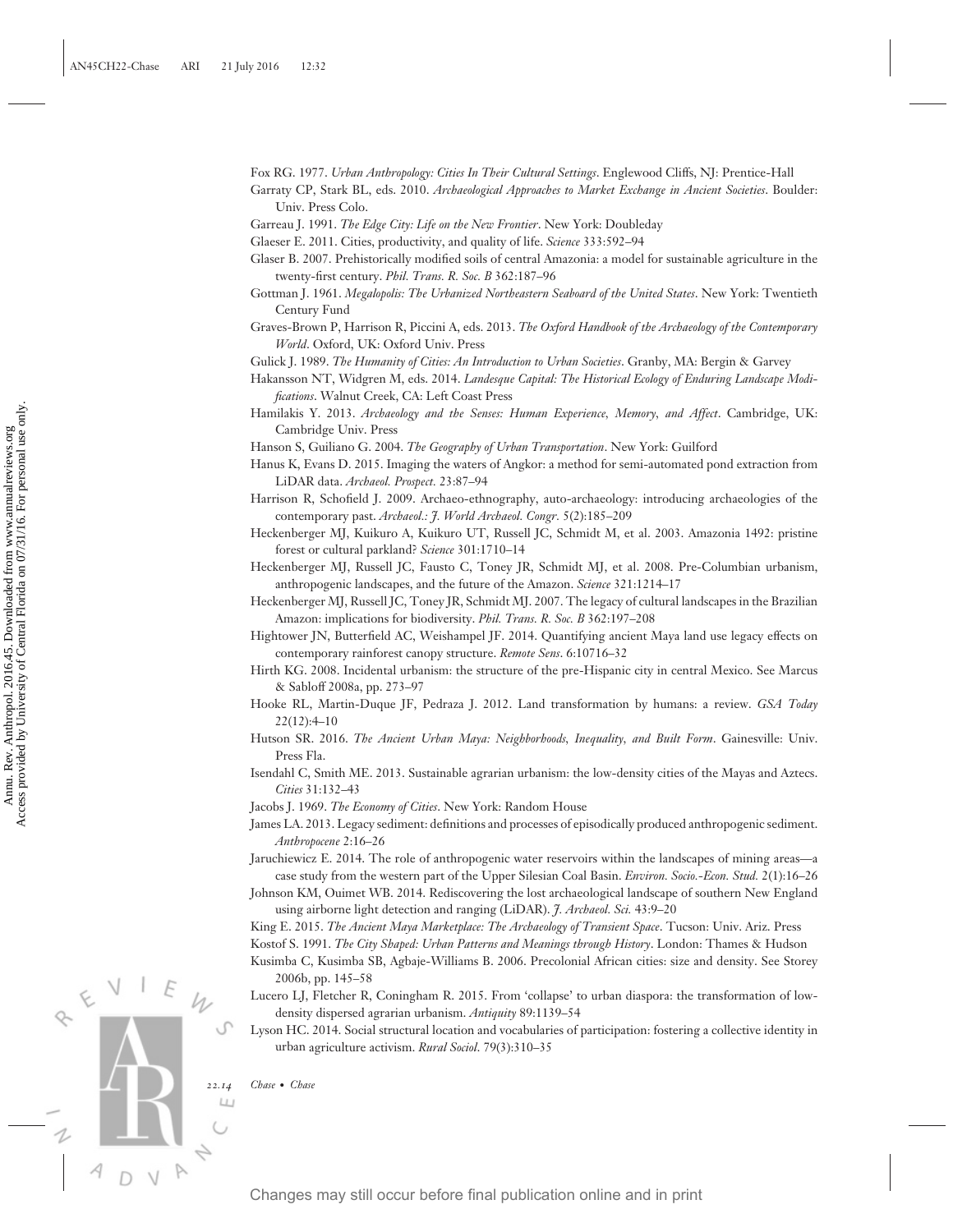Marcus J, Sabloff JA, eds. 2008a. *The Ancient City: New Perspectives on Urbanism in the Old and New World*. Santa Fe, NM: Sch. Adv. Res. Press

Marcus J, Sabloff JA. 2008b. Introduction. See Marcus & Sabloff 2008a, pp. 3–26

- Menze BH, Ur JA. 2012. Mapping patterns of long-term settlement in Northern Mesopotamia at a large scale. *PNAS* 109(14):E778–87
- Meyfroidt P, Lambin EF. 2011. Global forest transition: prospects for an end to deforestation. *Annu. Rev. Environ. Resour.* 36:343–71
- Mumford L. 1961. *The City in History*. New York: Harcourt, Brace and World
- Nichols DL. 2006. Shining stars and black holes: population and preindustrial cities. See Storey 2006b, pp. 330–40
- Opitz RS, Cowley DC, eds. 2013.*Interpreting Archaeological Topography: 3D Data, Visualization, and Observation*. Oxford, UK: Oxbow Books
- Opitz RS, Limp WF. 2015. Recent developments in high-density survey and measurement (HDSM) for archaeology: implications for practice and theory. *Annu. Rev. Anthropol.* 44:347–64
- Ortman SG, Cabaniss AHF, Sturn JO, Bettencourt LMA. 2014. The pre-history of urban scaling. *PLOS ONE* 9(2):1–10
- Park RE. 1925. The city: suggestions for the investigation of human behavior in the urban environment. See Park et al. 1925, pp. 1–46
- Park RE, Burgess EW, McKenzie RD, eds. 1925. *The City*. Chicago: Univ. Chicago Press
- Penny D, Chevance J-B, Tang D, De Greef S. 2014. The environmental impact of Cambodia's ancient city of Mahendraparvata (Phnom Kulen). *PLOS ONE* 9(1):1–9
- Pérez Rodríguez V. 2006. States and households: the social organization of terrace agriculture in the Mixteca Alta, Oaxaca, Mexico. *Latin Am. Antiq.* 17(1):3–22
- Pottier C. 2000. Some evidence of an inter-relationship between hydraulic features and rice field patterns at Angkor during ancient times. *J. Sophia Asian Stud.* 18:99–119
- Price SJ, Ford JR, Cooper AH, Neal C. 2011. Humans as major geological and geomorphological agents in the Anthropocene: the significance of artificial ground in Great Britain. *Phil. Trans. R. Soc. A* 369:1056–84
- Price TD, Burton JH, Bentley AR. 2002. The characterization of biologically available strontium isotope ratios for the study of prehistoric migration. *Archaeometry* 44:117–35
- Price TD, Burton JH, Fullgar PD, Wright LE, Buikstra JE, Tiesler V. 2008. Strontium isotopes and human mobility in ancient Mesoamerica. *Latin Am. Antiq.* 19:167–80
- Redfield R. 1941. *The Folk Culture of Yucatan*. Chicago: Univ. Chicago Press
- Redman CL, Jones NS. 2005. The environmental, social, and health dimensions of urban expansion. *Popul. Environ.* 26(6):505–20
- Reno J. 2013. Waste. See Graves-Brown et al. 2013, pp. 261–72
- Reps JW. 1965. *The Making of Urban America*. Princeton, NJ: Princeton Univ. Press
- Richter D. 2007. Humanity's transformation of earth's soil: pedology's new frontier. *Soil Sci*. 172(12):957–67
- Rothschild NA. 2006. Colonial and postcolonial New York: issues of size, scale, and structure. See Storey 2006b, pp. 121–36
- Ruddiman WF. 2013. The Anthropocene. *Annu. Rev. Earth Planet. Sci.* 41:45–68
- Rykwert J. 1976. *The Idea of a Town: The Anthropology of Urban Form in Rome, Italy and the Ancient World*. Princeton, NJ: Princeton Univ. Press
- Saalman H. 1971. *Haussmann: Paris Transformed*. New York: George Braziller
- Sabloff JA, Ashmore W. 2001. An aspect of archaeology's recent past and its relevance to the new millennium. In *Archaeology at the Millennium: A Sourcebook*, ed. GM Feinman, TD Price, pp. 11–32. New York: Kluwer Acad./Plenum Press Changes may still occur before final publication of the final publication of the principal publication of the state of the state of the state of the state of the state of the state of the state of the state of the state o
	- Scott AJ, Storper M. 2014. Urban worlds: the nature of cities: the scope and limits of urban theory. *Int. J. Urban Reg. Res.* 39:1–15
	- Sjoberg G. 1960. *The Preindustrial City: Past and Present*. Glencoe, IL: Free Press
	- Skeates R. 2008. Making sense of the Maltese temple period: an archaeology of sensory experience and perception. *Time Mind: J. Archaeol. Conscious. Cult.* 1(2):207–38
	- Smith BD. 2007. The ultimate ecosystem engineers. *Science* 315:1797–98